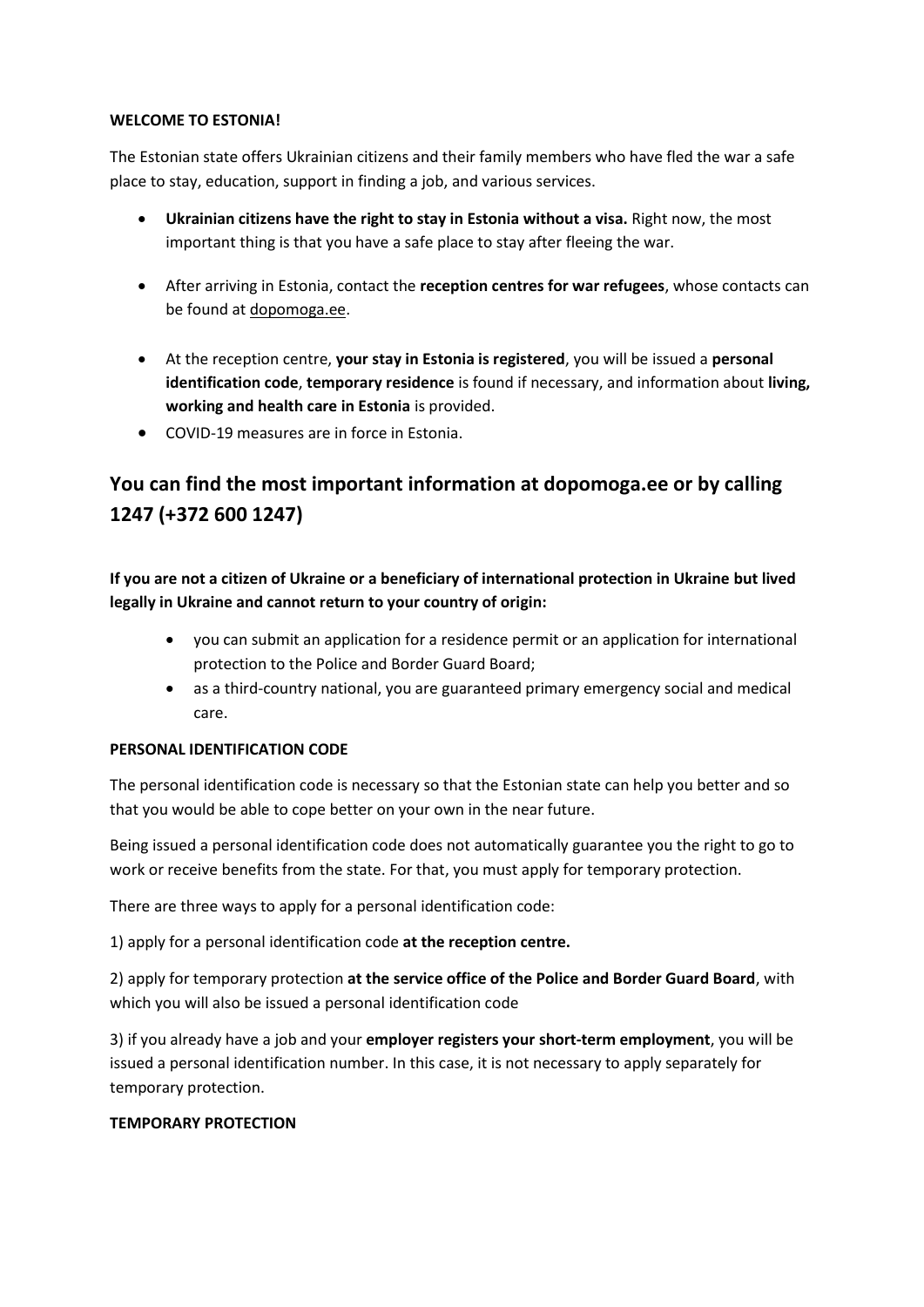**Temporary protection means you will be issued a residence permit for one year. It gives you the same rights as Estonian people, such as going to work, getting an education, and receiving social services.**

Applying for temporary protection is not obligatory, and you do not have to do it immediately.

Temporary protection can be applied for at the service offices of the Police and Border Guard Board. Before going to the service office, book an appointment at **booking.politsei.ee**. Bring your passport, residence permit, birth certificate (or other documents of vital events, e.g. marriage certificate), or other identity documents. If possible, fill out the application for temporary protection beforehand and take it with you to the service office.

In general, the decision for temporary protection will be made as soon as you give in your application.

Temporary protection can be extended if the war in Ukraine continues.

More information about temporary protection can be found at **dopomoga.ee**

#### **Free internet access, teleworking, libraries**

- There are more than 500 libraries in Estonia, where it is possible to **use free Internet (WiFi) and computer workstations, as well as print documents and make copies**. If you wish, you can also telework there and borrow publications from the library.
- You can ask librarians for advice on dealing with the state and support in using the e-services of Estonian authorities.
- Tallinn Central Library has e-books in Ukrainian: [https://keskraamatukogu.overdrive.com.](https://keskraamatukogu.overdrive.com/)

#### **MEDICAL ASSISTANCE**

- Health advice is available in English and Russian at the **family doctor's advice line 1220** (**+372 634 6630** when calling from a foreign number). If necessary, you will be forwarded to the **emergency number 112**.
- If you feel that you want to talk to someone and need emotional support, call **the victim support helpline on 116 006**. You can get help from there in English, Russian, or Estonian around the clock.
- COVID-19 measures are in force in Estonia.

**Ukrainian war refugees are guaranteed** emergency medical care and dental care, COVID-19 testing and vaccination, and the issuance of prescriptions.

An **initial health check** is carried out at the reception centre, if necessary. You will then be referred to a **general health examination**, where you will have a medical examination, infection control tests, if necessary, vaccinations, and be prescribed prescriptions.

The necessary health care services are provided by **family doctor centres** all over Estonia: https://haigekassa.ee/en/information-ukrainian-war-refugees.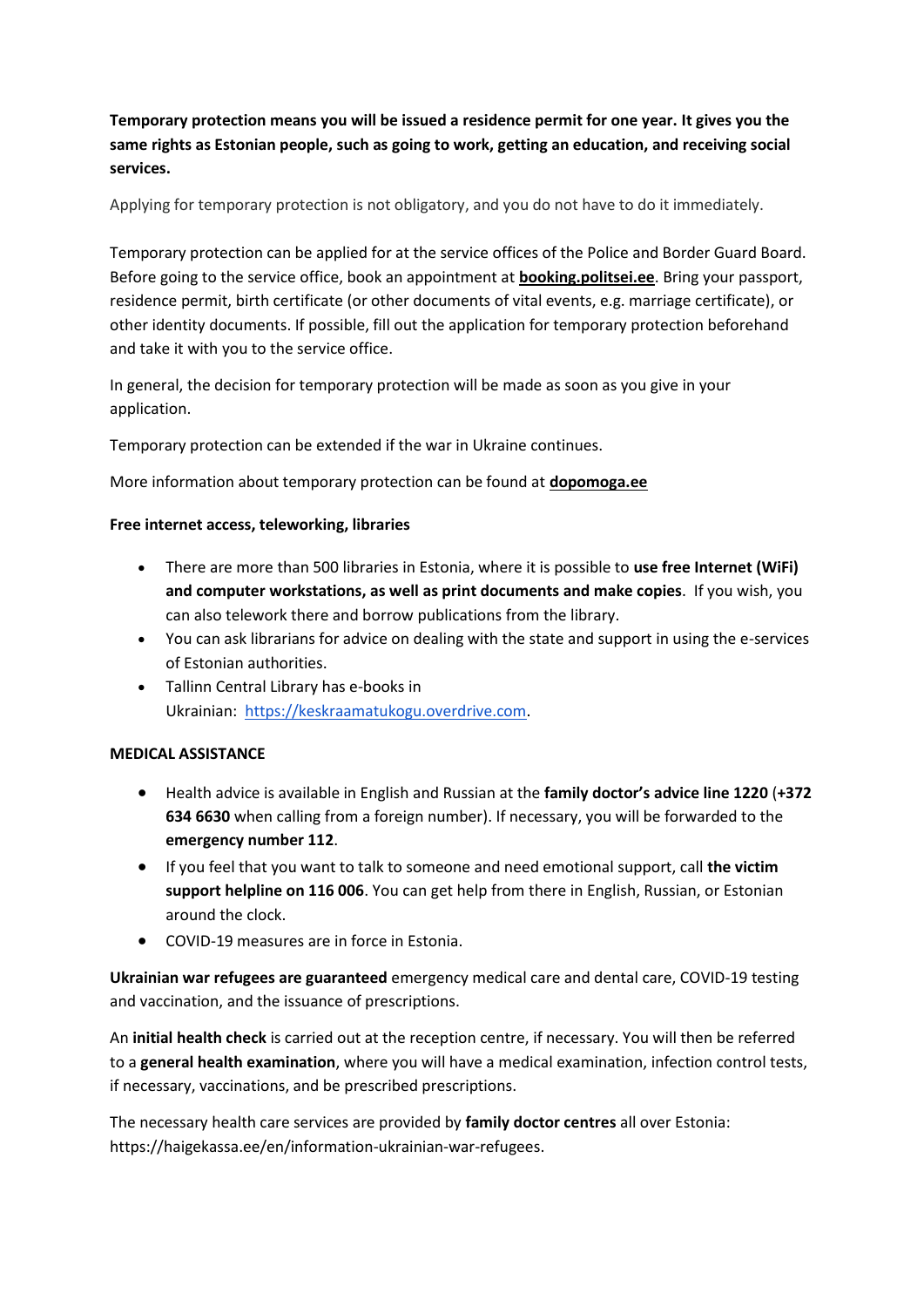Ukrainian refugees who have received temporary protection **are not automatically covered by health insurance in Estonia**. After obtaining a residence permit, you can apply for health insurance on an equal footing with Estonian people.

A person working on the basis of an employment contract valid for more than one month or an unemployed person registered with the Estonian Unemployment Insurance Fund is **entitled to health insurance**. Children, pregnant women, pensioners, pupils, students, and other people are also covered by health insurance in accordance with the rules of the Health Insurance Act.

# **BENEFITS AND ALLOWANCES**

If you have received temporary protection, you are **entitled to a subsistence benefit**. If you do not have a current account in Estonia, the benefit will be paid in cash or, with your consent, transferred to the bank account of a close relative or acquaintance.

**To open an Estonian bank account, go to a bank branch.** Opening an account is free in many banks. Contacts of major banks:

- Swedbank: [www.swedbank.ee](https://www.swedbank.ee/private/d2d/start)
- SEB[: www.seb.ee](https://www.seb.ee/en)
- LHV: [www.lhv.ee](https://www.lhv.ee/en)
- Coop pank: [www.cooppank.ee](https://www.cooppank.ee/en)
- Luminor: [www.luminor.ee](https://luminor.ee/)

To apply for a subsistence benefit, go to the **local government of your place of residence**. The benefit is calculated in accordance with the number of family members: **150 euros** for the first family member, **120 euros** for the second adult, and **180 euros** for minor children.

For family allowances, please contact the Estonian National Social Insurance Board. **Child allowance** is paid at **60 euros** per month for the first and second child and **100 euros** for the third and each subsequent child. If a child is born to a family or the parents have a child under the age of three, one parent is entitled to a **parental benefit**.

Registered unemployed people of working age are paid **unemployment allowance** of 292 euros per month, if necessary.

For war refugees who have received temporary protection, the **pension** will continue to be paid by the Pension Fund of Ukraine. If your pension is lower than the Estonian national pension rate (currently 255 euros and from 1 April 275 euros), you can apply to the Estonian National Social Insurance Board to cover this difference. If Ukraine is unable to pay pensions, we will guarantee an income equal to the national pension.

# **EMPLOYMENT**

**Once you have received temporary protection, you can start working immediately.** The Estonian Unemployment Insurance Fund helps to find a job. If you register as unemployed with the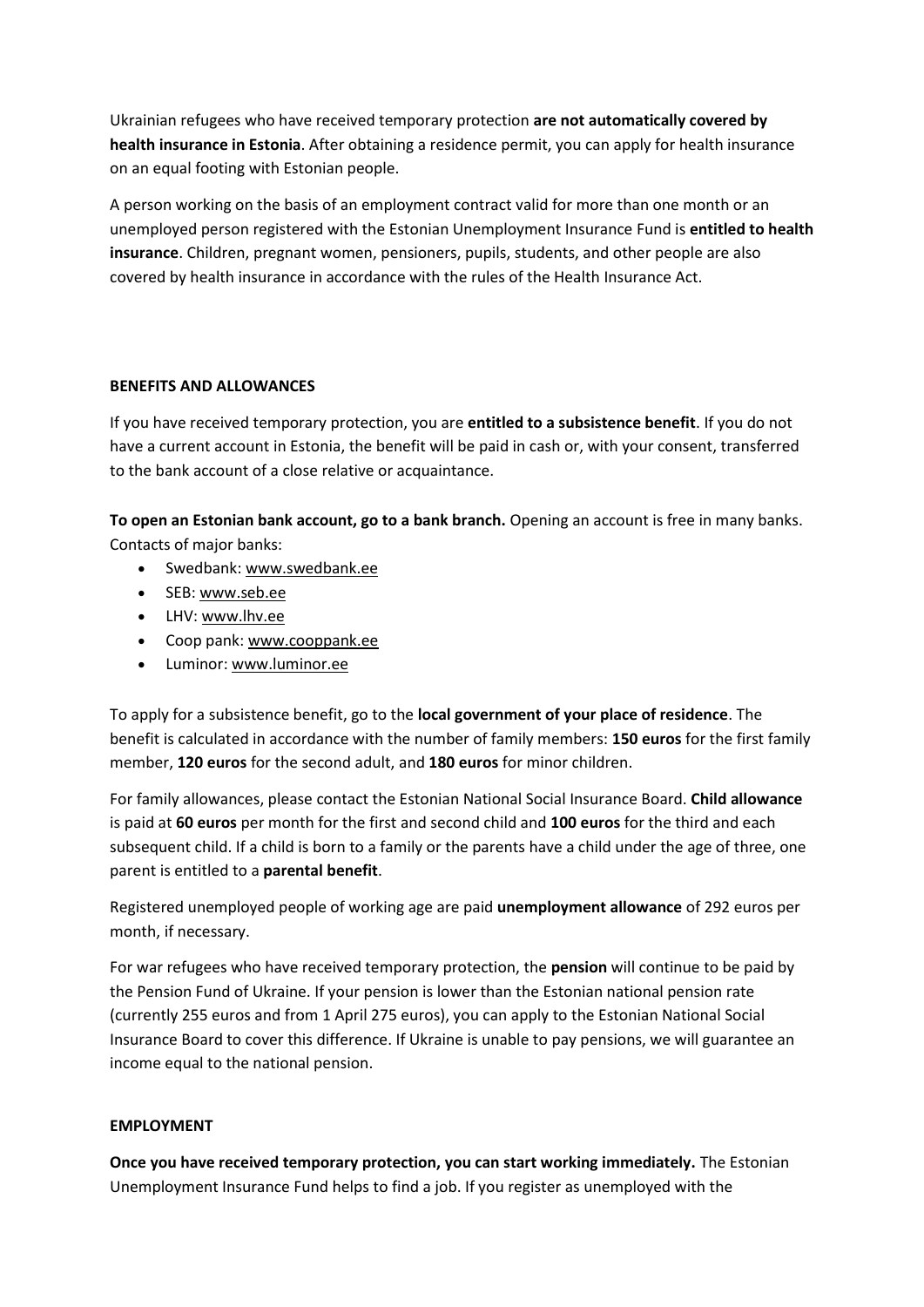Unemployment Insurance Fund, you are entitled to labour market services and benefits. Unemployment Insurance Fund information line: 15501 (+372 669 6513).

Your employer must pay you **at least the minimum wage**, which is 654 euros in 2022.

## **APPLYING FOR A NURSERY SCHOOL AND SCHOOL SPOT**

**You can apply for a spot at a school or nursery school directly at a local government or school even without a personal identification code, temporary protection status or permanent residence.**

Children living in Estonia are subject to the **compulsory school attendance from the age of 7 until the acquisition of basic education** or up to the age of 17.

Education is generally provided in Estonian, and in some basic schools also in Russian.

In order for the child to be able to continue learning in Ukrainian, **Ukrainian study material is available online**.

**Attending nursery school is not obligatory in Estonia.** The local government guarantees that all children between the ages of 1.5 and 7, whose parents so wish, have the opportunity to attend nursery school.

**NB!** If you want to help schools or nursery schools in teaching Ukrainian or organising teaching in Ukrainian, let the Estonian Ukrainian community know by e-mail: **viktoria.melnyk@hotmail.com**.

#### **PRIMARY LEGAL COUNSELLING**

All people living in Estonia, including beneficiaries of temporary protection, with a gross income of up to 1,200 euros per month have the right to receive **up to two hours of free legal assistance** per calendar year, provided by HUGO.legal: https://hugo.legal/en/free-legal-counselling/.

In addition, lawyers answer simpler legal questions on the website [juristaitab.ee.](http://juristaitab.ee/)

Primary legal counselling provides assistance with general issues related to Estonian legislation, actions related to unaccompanied minors, employment law issues, family law, tenancy disputes, and the like. Primary legal counselling does not cover matters concerning applicants for international protection or representation in court.

If you need a representative in court, you can apply for state legal aid from lawyers. Ask a lawyer at HUGO.legal for advice on how to get state legal aid.

#### **LANGUAGE LEARNING**

**As a beneficiary of temporary protection, you must attend an A1 level Estonian language course,** which will be notified to you by e-mail. The language courses will start in the summer of 2022.

You can learn Estonian independently in the Keeleklikk environment: [www.keeleklikk.ee](https://www.keeleklikk.ee/index_en.html)